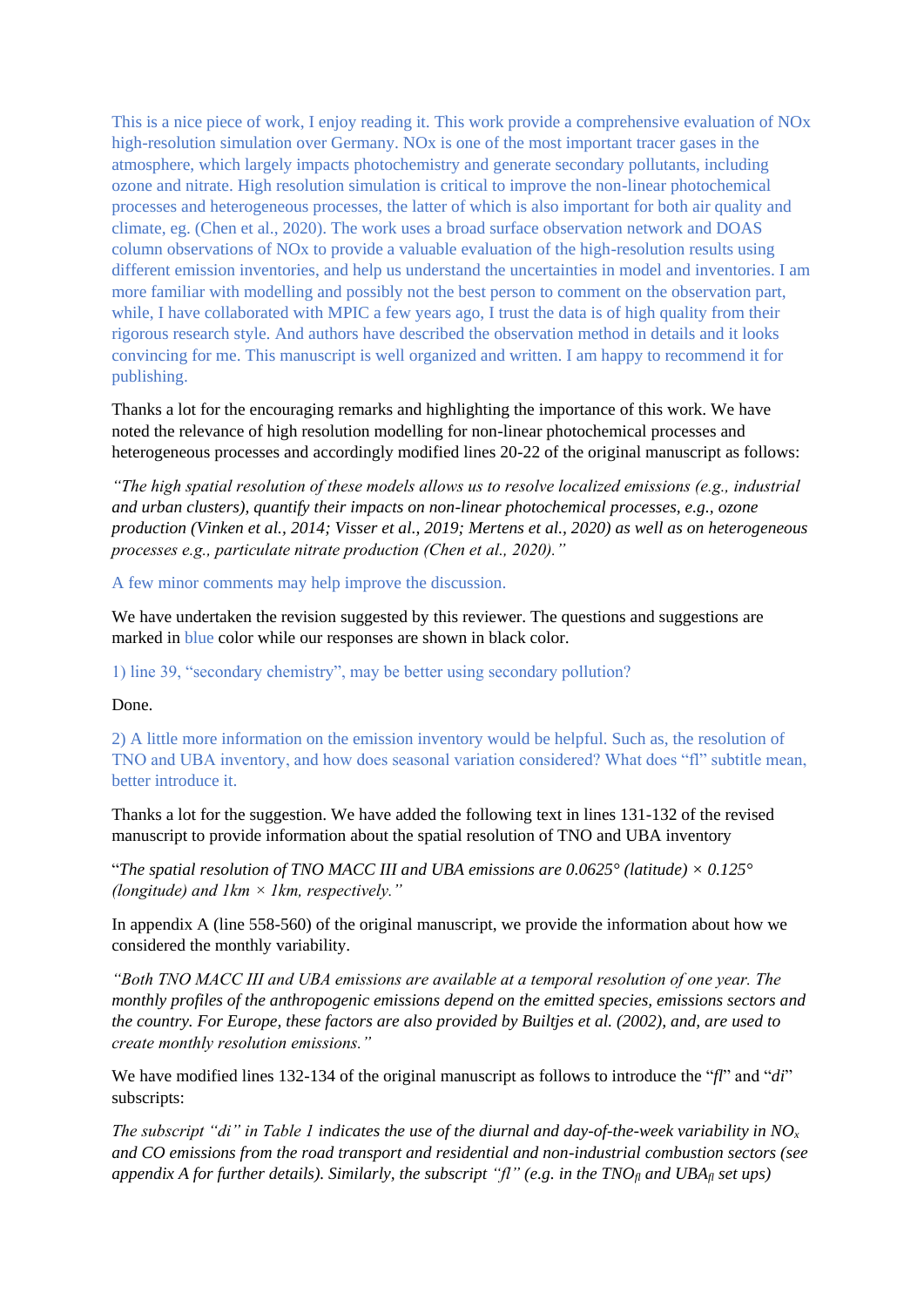## *indicates that constant anthropogenic emissions (and a "flat" diurnal pattern) are used for the complete month.*

3) In conclusion, up to 50% higher human emission of NOx only have a minor effect on ambient VMRs and dSCDs, and authors think this possibly stem from the short lifetime of NOx. I feel we may want a more careful discussion here, because, no matter what time scale it is for NOx lifetime, NOx concentration is a result of the equilibrium between sources and sinks. And 50% higher of anthropogenic source has a minor impact on surface concentration, I feel it could due to two reasons: 1) anthropogenic emission is a minor source in afternoon, clearly this cannot be true over Germany, or 2) boundary layer vertical mixing is high in afternoon, this maybe more likely to be the reason. You may want to take a look of the column NOx value, VCDs. If there is a clear increase of VCDs, it could be an evidence of vertical mixing.

Thanks a lot for the feedback and the suggestion. Indeed the boundary layer height plays an important role in governing the surface volume mixing ratios (VMR) of  $NO<sub>2</sub>$ , as indicated in lines 489-491 of the original manuscript:

*"NO<sup>2</sup> has a short lifetime of a few hours in the daytime, which together with a strong mixing in the daytime boundary layer compensates even for* <sup>∼</sup> *50% higher emissions (an increase in emissions from the transport sector by a factor of two would translate to an overall increase of* <sup>∼</sup> *50% in NO<sup>x</sup> emissions)"*

We agree with the reviewer that, during the daytime, the minor effect of increased emissions on ambient VMRs and VCDs is not entirely due to the short lifetime of  $NO<sub>2</sub>$ . We also feel that the use of the word "compensate" is not appropriate here, and we correct this in the revised manuscript.

Furthermore, as suggested by the reviewer, in order to disentangle the effect of vertical mixing in the daytime boundary layer from that of photochemistry, we compare the mean diurnal patterns of both the tropospheric VCD and surface VMR of  $NO<sub>2</sub>$  at the background site Mainz Mombach for the UBAfl simulations. This set up was chosen because it does not consider any diurnal modulation in emissions and observed diurnal patterns are due to chemical and meteorological effects. We observe that the diurnal variability is much stronger for the surface VMRs (363% peak to peak) as compared to tropospheric VCDs (83 % peak to peak).

This further confirms the stronger impact of boundary layer evolution as compared to the lifetime on the surface mixing ratios of  $NO<sub>2</sub>$ .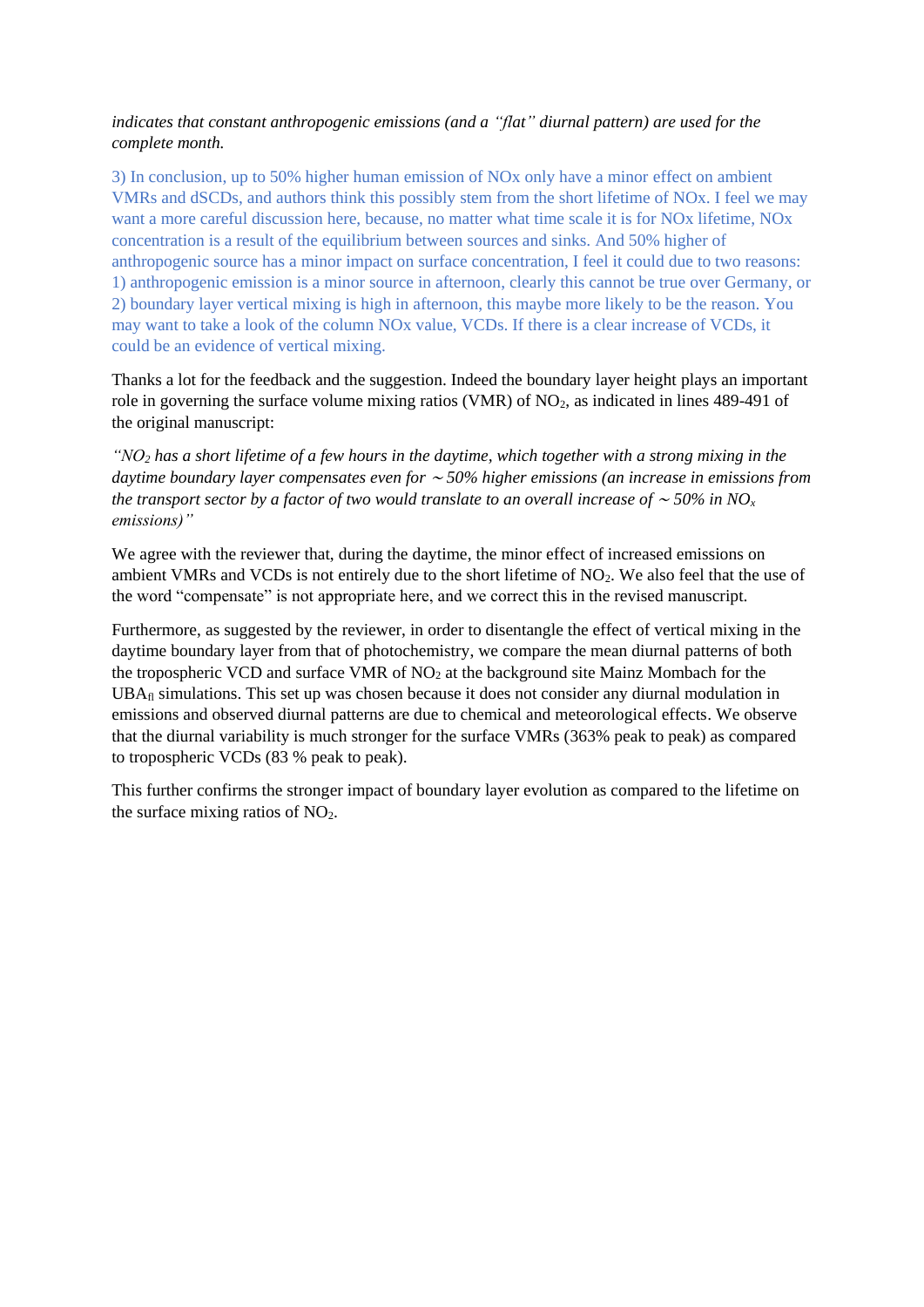

*Figure 1: Mean hourly diurnal profiles of simulated NO<sup>2</sup> tropospheric VCDs (red) and surface volume mixing ratios (blue) at a background site Mainz Mombach (8.02 °E, 50.02 °N) for the model set up UBAfl (diurnal variability of road transport and non-industrial combustion sectors not considered). The solid line and markers represent the mean while the shaded region shows the interquartile variability range.*

Considering these points, we have added Figure 1 shown above in the appendix of the revised manuscript and modified lines 489-492 of the original manuscript as follows:

*"Concerning the diurnal variation, both*  $UBA<sub>fl</sub>$  *and*  $UBA<sub>di</sub>$  *show smaller NO<sub>2</sub> <i>dSCDs and surface VMRs during the daytime which agrees reasonably well with the measurements in both set ups. However, stronger discrepancies are observed during early morning and late evening for UBAfl. The discrepancy is even larger for the UBA*<sup>*fl surface concentration at night-time (Figure 13). While*</sup> *emissions primarily drive the surface VMRs during night-time, dilution in the higher boundary layer and chemical loss due to OH in the daytime counters the stronger emissions. We further investigated the diurnal patterns of VCDs and surface VMRs in the UBA*<sup>*fl set-up* (Figure C4), and found that the</sup> *magnitude of diurnal modulation in the hourly mean was ~350% peak to peak, while the same was ~80% for VCDs. This difference in the magnitude of diurnal variability indicates a stronger role of the boundary layer height evolution as compared to the chemical loss due to short lifetime towards off-setting the effect of higher NO<sup>x</sup> emissions during the daytime."*

This has also been updated in the abstract (lines 16-18 of the original manuscript) and conclusion (line 537-538 of the original manuscript).

"*Accounting for diurnal and daily variability in the monthly resolved anthropogenic emissions was found to be crucial for the accurate representation of time series of measured NO<sup>2</sup> VMR and dSCDs and is particularly critical when vertical mixing is suppressed and the atmospheric lifetime of NO<sup>2</sup> is relatively long*."

*"For the afternoon hours, however, even up to 50% higher anthropogenic NO<sup>x</sup> emissions only have a minor effect on ambient VMRs and dSCDs due to enhanced dilution in the high daytime planetary boundary layer and its short atmospheric lifetime."*

References:

Chen, Y., Cheng, Y., Ma, N., Wei, C., Ran, L., Wolke, R., Größ, J., Wang, Q., Pozzer, A., Denier van der Gon, H. A. C., Spindler, G., Lelieveld, J., Tegen, I., Su, H., and Wiedensohler, A.: Natural sea-salt